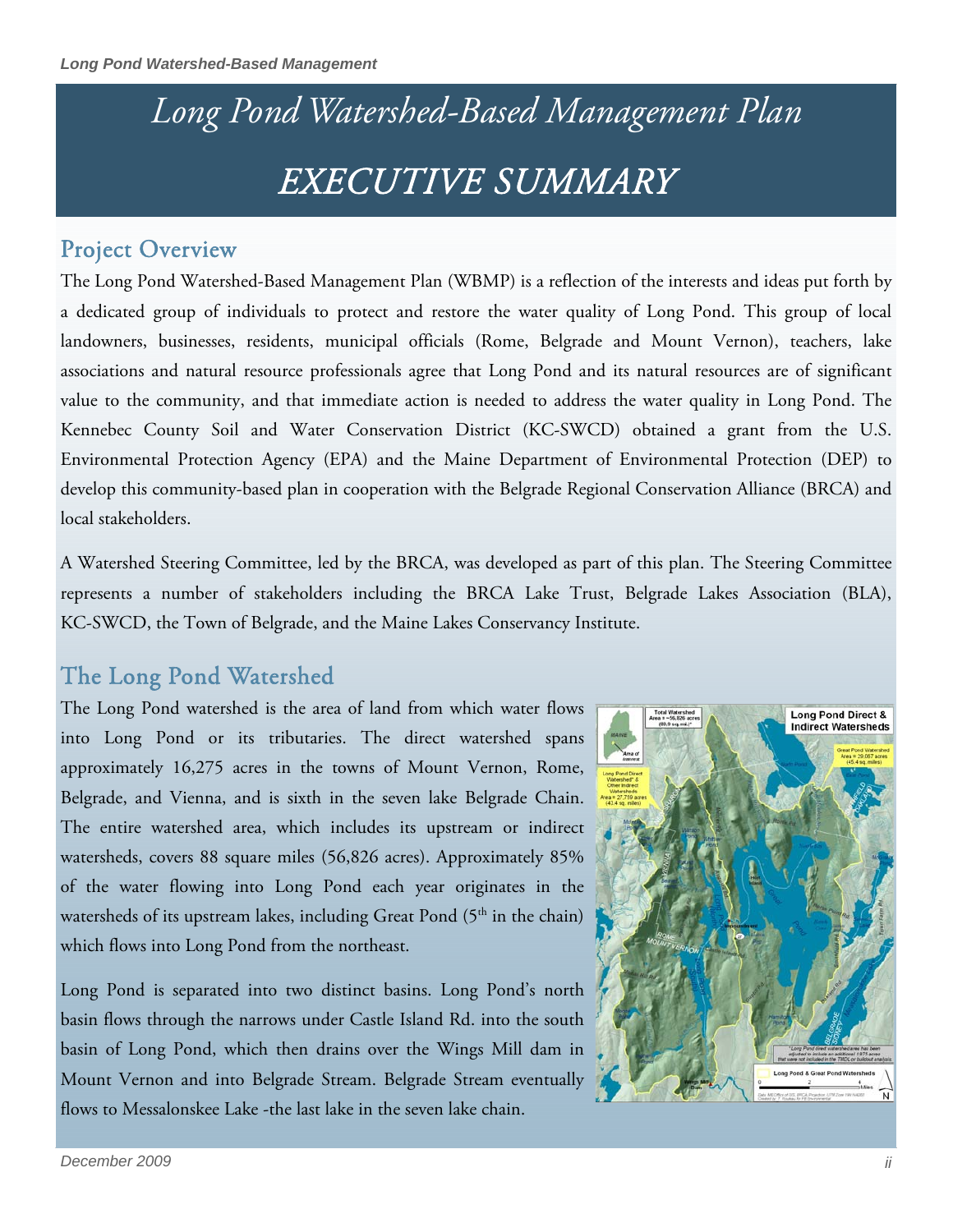The majority of land in the watershed consists of non-developed land including mixed forest, regenerating land, and wetlands. The large extent of wetlands and other riparian habitat in the Long Pond watershed are home to a diverse community of fish, birds, mammals and plants that are dependent on clean water for survival. The watershed is home to several rare wildlife species as well as numerous protected areas for waterfowl and other wildlife including large mammals such as deer and moose. The Kennebec Highlands, in the upper watershed is a focus area for conservation of native habitats. Managed land uses in the watershed include residential and commercial development, agricultural land, parks, and a golf course.

#### The Problem

Residential development, including both shoreline and non-shoreline development, and the roads, driveways, and septic systems that serve them are considered the most significant threat to the water quality of Long Pond. Stormwater runoff from other forms of development add to the increased levels of phosphorus in the lake, which have resulted in significant declines in water clarity over the past thirty years. This increase in phosphorus in the lake, and resulting decline in water clarity over the past decade prompted the state to list Long Pond as an "impaired" waterbody in 2006 because it was not meeting state and federal Clean Water Act standards.

In April 2008, EPA approved a Total Maximum Daily Load (TMDL) report which examined sources of total phosphorus in the lake, and set guidelines for phosphorus inputs to the lake from the watershed. The TMDL determined that in addition to known sources of pollution from developed land in the watershed, phosphorus loading from upstream, or indirect watersheds (primarily Great Pond) represent a major source of phosphorus in the lake, and therefore have a major impact on the water quality of Long Pond.

## Why Develop a Management Plan?

Long Pond has long been recognized for its aesthetic beauty, its outstanding recreational fishery, and its value to the local economy. The lake provides clean water for swimming and fishing, supports the quality of life for area residents, and has created lifelong memories for residents and visitors alike.

The current decline in water quality is a signal that current land use practices are not protecting the lake, and that immediate coordinated planning efforts are needed to halt further declines in lake water clarity. The TMDL for

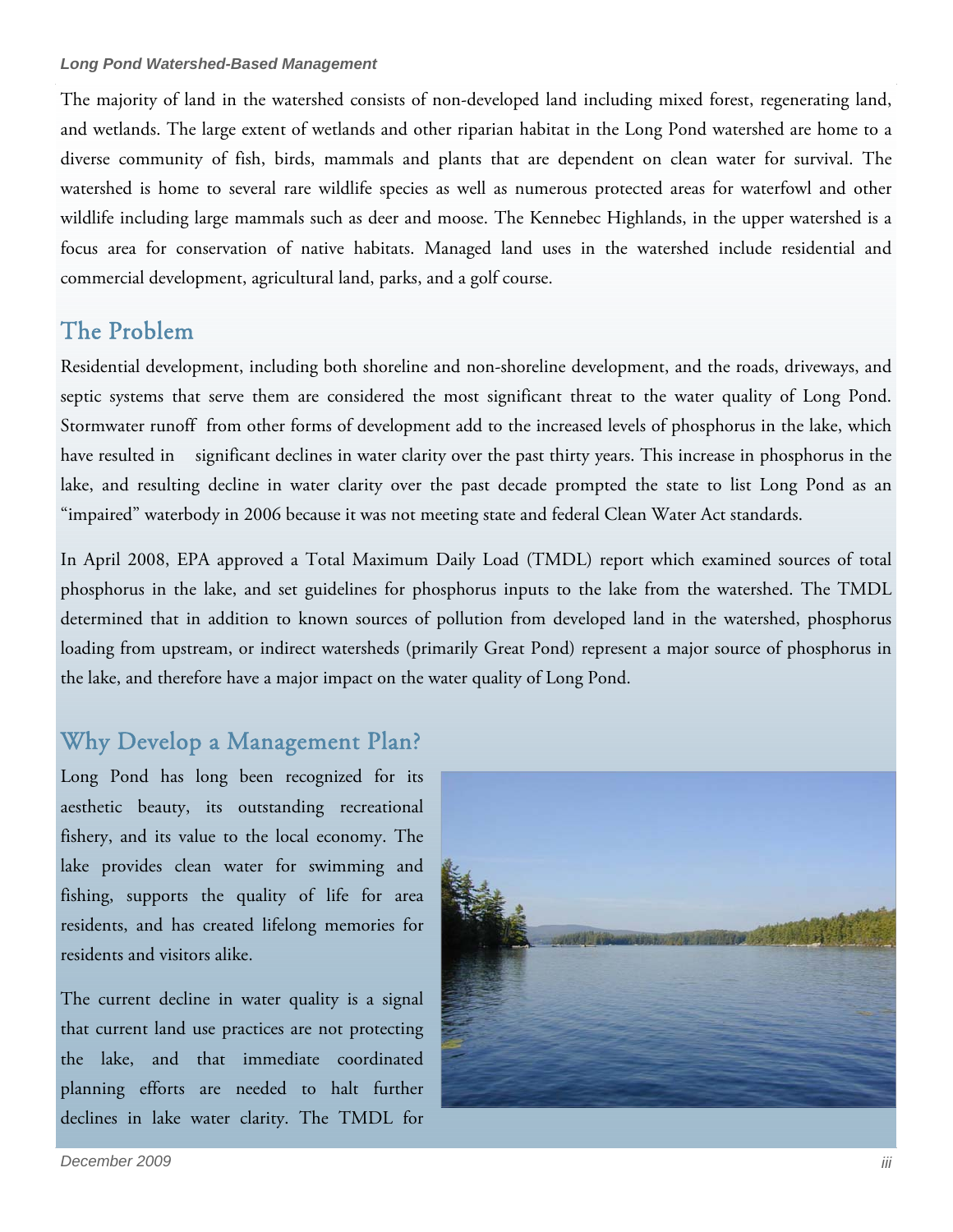Long Pond estimated that the amount of phosphorus that is delivered from the watershed each year needs to be reduced by 45%. This includes addressing phosphorus runoff from existing development in the watersheds of Long Pond and Great Pond, as well as taking important steps now to address future sources of phosphorus from new development.

This WBMP provides a roadmap for improving the water quality of Long Pond, and provides a mechanism and rational for acquiring grants and other funding to help pay for the efforts needed to address the problem. In addition, it sets the stage for ongoing dialogue among key stakeholders in many facets of the community, and promotes coordinated municipal land use ordinance changes to address stormwater runoff. For this plan to succeed, it will need a concerted effort of volunteers, and a strong and diverse steering committee that will meet at least annually to review progress made, and to make adjustments to the plan as needed.

# What the Plan Includes

In February of 2009, sixty local stakeholders gathered to provide valuable input for this plan. These ideas were further refined into an Action Plan by the Steering Committee in May of 2009. The Steering Committee further defined these actions, and set time-frames and approximate costs for each action item listed in the Action Plan. FB Environmental was hired to facilitate the planning process and to help develop the Plan under the guidance of the Steering Committee.

# Major Planning Objectives (2010-2020):

- $\Rightarrow$  Improve the trophic state of Long Pond;
- $\Rightarrow$  Lower current phosphorus concentrations in the lake by 0.3-0.4 ppb;
- Reduce probability of late summer/early fall nuisance algae blooms;
- $\Rightarrow$  Maintain a healthy coldwater fishery.

Section 1 of the Plan introduces the plan, describing the problem, defining the goals and objectives, the community-based planning process, and outlines the federal requirements of the Plan. Section 1 also provides background information including watershed survey results, current efforts to reduce phosphorus input to Long Pond, and a description of BRCA and KC-SWCD efforts.

Section 2 describes the watershed, providing detailed information about climate, population and demographics, land uses, topography, soils and geology, wetlands, streams, and other important habitat, lake morphology and morphometry, as well as the measured impact of the indirect drainage areas.

Section 3 describes water quality standards, highlights the estimated sources of phosphorus in Long Pond, and provides a summary of current classification based on the water chemistry assessment and water quality goals.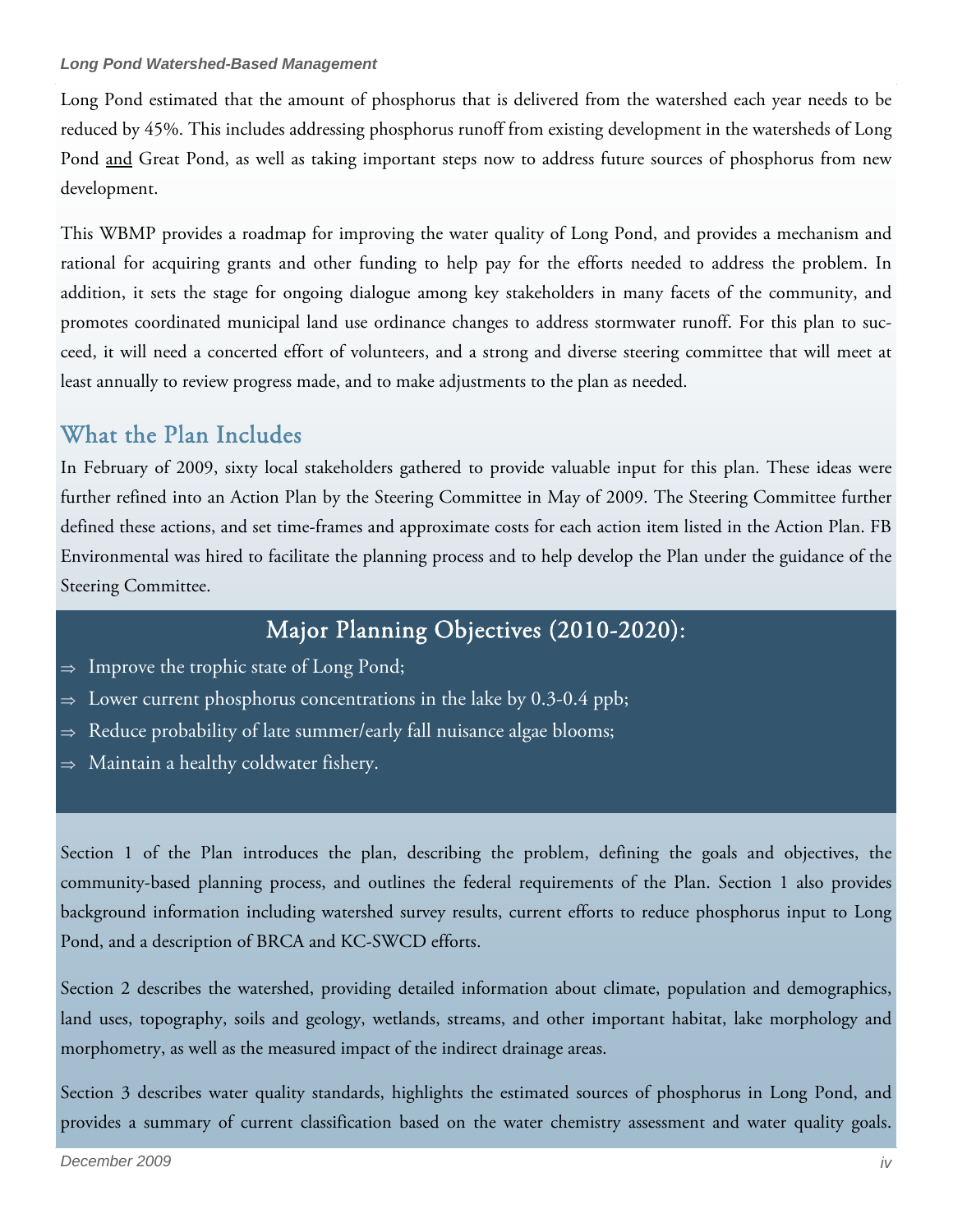Estimates of future phosphorus loading, municipal ordinance recommendations, and the estimated effects on water quality if ordinance revisions are not implemented are also included in this section.

Section 4 gets to the core of the Plan, outlining necessary management strategies to reduce phosphorus to Long Pond. A description of management measures is provided by land use type, and includes indirect loading from upstream waterbodies as well as phosphorus loading from future development.

Section 5 describes who will be carrying out the plan, and how the action items in the plan will be tracked in order to ensure that necessary steps are being taken to improve the water quality of Long Pond over the next 10 years. This section also provides estimated costs and technical assistance needed to successfully implement the plan, a description of the education and outreach and monitoring activities that are needed, and a description of the evaluation plan to evaluate the effectiveness of restoration and monitoring activities.

#### Key Actions For Restoring Long Pond:

- ⇒ Reduce phosphorus inputs to Long Pond from indirect waterbodies (specifically Great Pond);
- $\Rightarrow$  Focus efforts on 70% of shoreline, 75% of non-shoreline and 50% of commercial NPS sites;
- $\Rightarrow$  Upgrade, repair, and maintain 13 miles of gravel roads along the shoreline of Long/Great ponds;
- $\Rightarrow$  Implement a regular pumping and inspection program for septic systems;
- ⇒ Address runoff from 50-100% of agricultural land in the Long and Great Pond watersheds;
- $\Rightarrow$  Develop a sustainable funding plan within the first year of the Plan;
- $\Rightarrow$  Work with local towns to adopt a resolution to support the Plan;
- $\Rightarrow$  Work with towns to develop a watershed-wide P Control Ordinance;
- ⇒ Require Control Plans for all new development, not just major or high impact subdivisions;
- $\Rightarrow$  Work with towns to step-up compliance inspections, and implement a regular inspection program.

#### Funding the Plan

Reducing phosphorus inputs from existing development in both the Long Pond and Great Pond watersheds will require significant financial and technical resources on the order of \$6,000,000 over the course of ten years (2010- 2020), including the financial support of private, town, state and federal partners. Section 5.4 lists the costs associated with successfully implementing this 10-year watershed plan, including both structural and non-structural management measures. A sustainable funding plan should be developed within the first year of this Plan to ensure that the major planning objectives can be achieved over the long-term. This funding strategy will outline the financial responsibilities at all levels of the community (landowners, towns, community groups, and state and federal government). The funding plan should be incorporated into this WBMP within the first year, and revisited on an annual basis.